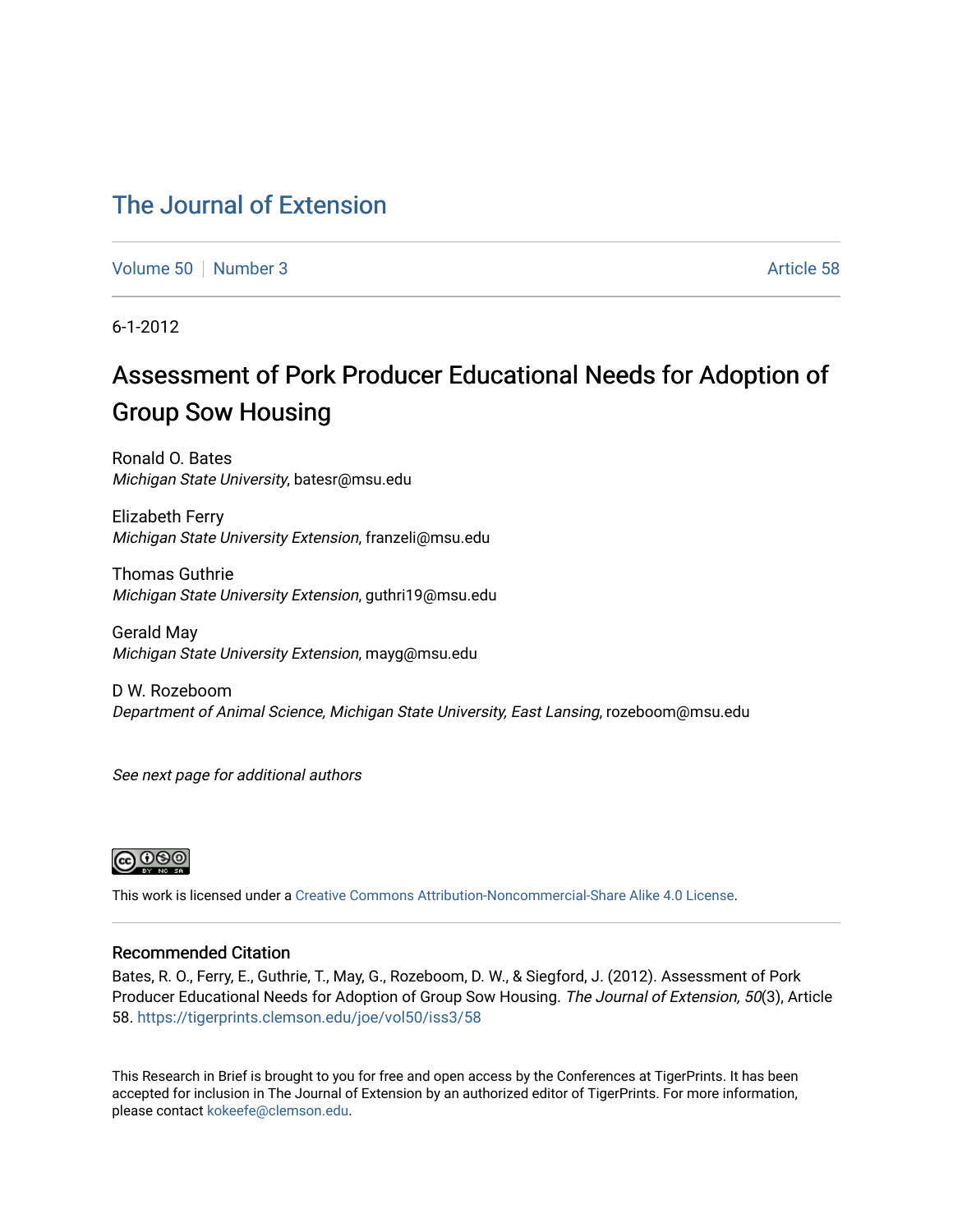## Assessment of Pork Producer Educational Needs for Adoption of Group Sow Housing

### Authors

Ronald O. Bates, Elizabeth Ferry, Thomas Guthrie, Gerald May, D W. Rozeboom, and Janice Siegford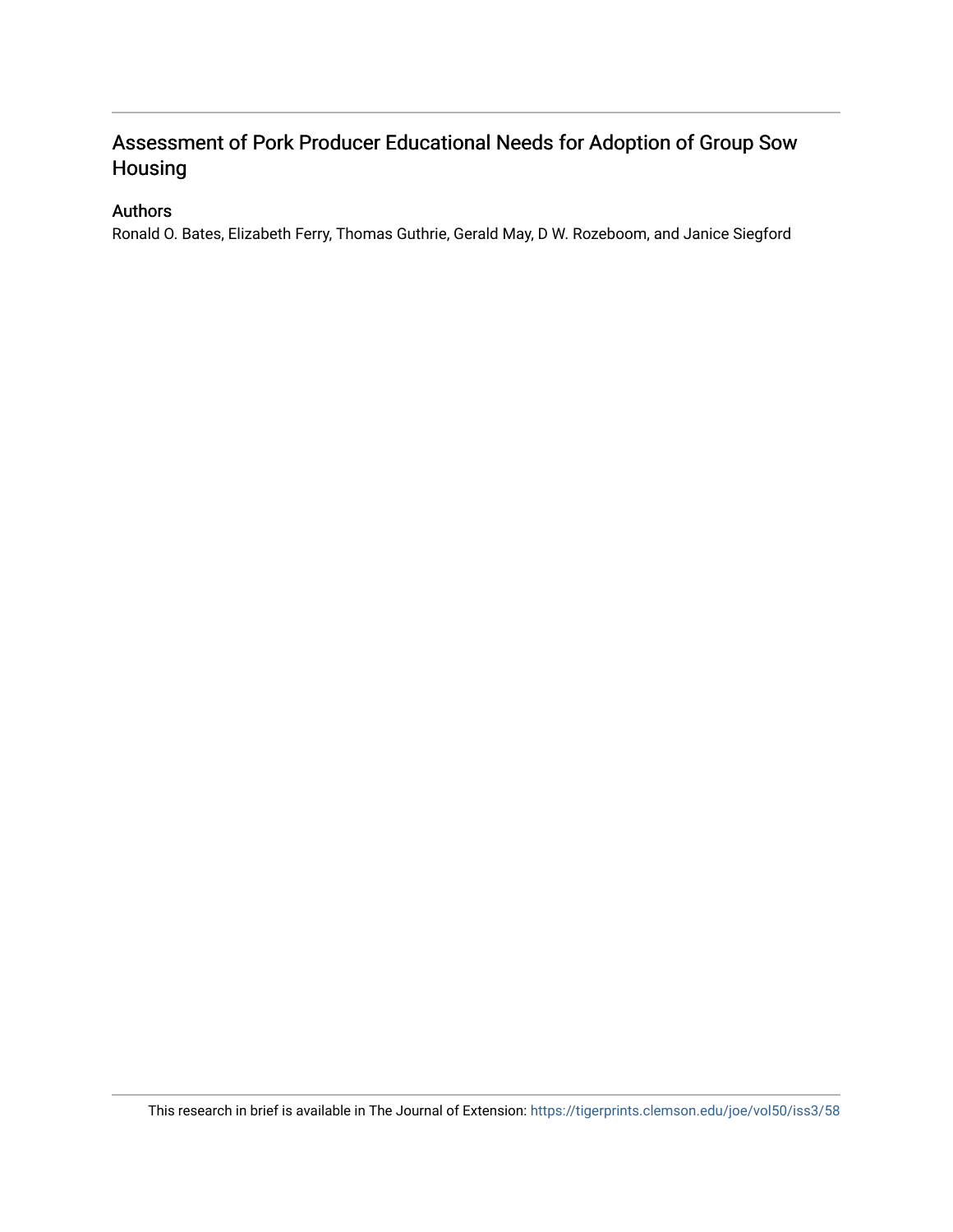

**June 2012 Volume 50 Number 3 Article Number 3RIB6**

[Return to Current Issue](http://www.joe.org/joe/2012june/)

## **Assessment of Pork Producer Educational Needs for Adoption of Group Sow Housing**

#### **Ronald O. Bates**

Professor Michigan State University East Lansing, Michigan [batesr@msu.edu](mailto:batesr@msu.edu)

#### **Elizabeth Ferry**

Extension Educator Michigan State University Extension Cassopolis, Michigan [franzeli@msu.edu](mailto:franzeli@msu.edu)

#### **Thomas Guthrie**

Extension Educator Michigan State University Extension Jackson, Michigan [guthri19@msu.edu](mailto:guthri19@msu.edu)

**Gerald May** Extension Educator Michigan State University Extension Ithaca, Michigan [mayg@msu.edu](mailto:mayg@msu.edu)

#### **Dale Rozeboom**

Professor Michigan State University East Lansing, Michigan [rozeboom@msu.edu](mailto:rozeboom@msu.edu)

#### **Janice Siegford**

Assistant Professor Michigan State University East Lansing, Michigan [siegford@msu.edu](mailto:siegford@msu.edu)

*Abstract: Pork producers in Michigan and several other states are mandated through regulation or legislation to house gestating sows in groups. Focus groups with Michigan pork producers were completed to determine their educational needs to transition from individual housing to group sow housing. Pork producers indicated that their strategic education needs were: retrofitting existing facilities, feeding systems, employee training, new construction, genetics, and production scheduling. Regarding implementation, producers indicated that education would be needed on defining a sow group, stockperson training, medical care, and feeding and watering. Depending on the topic, producers indicated different educational media preferences for program delivery.*

#### **Introduction**

Housing sows in individual stalls on commercial farms has become a topic of general concern worldwide. The American Veterinary Medical Association released their comprehensive review of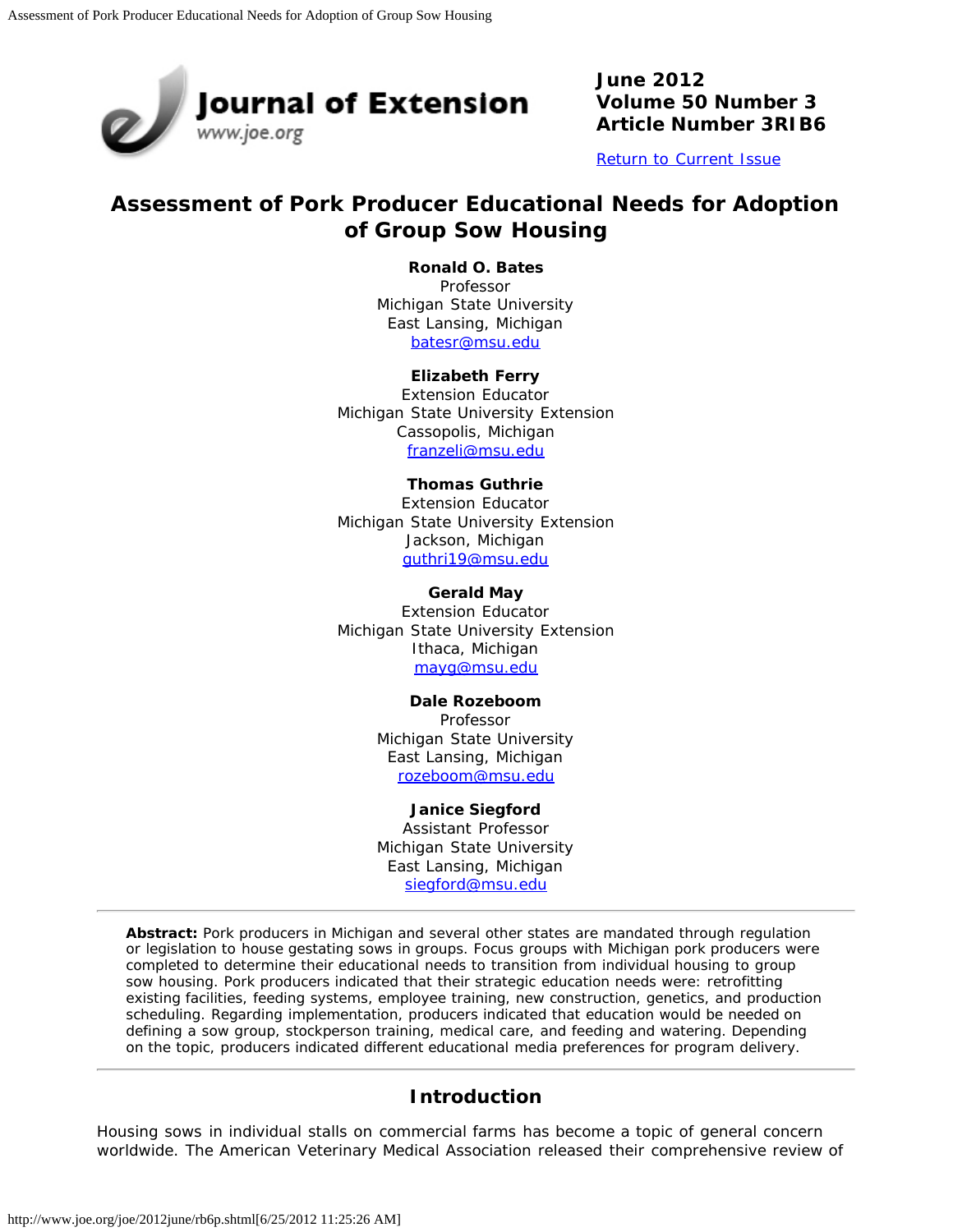research that compared the performance and welfare of sows housed individually in stalls or in groups and found neither method had documentable differences for animal welfare (Sow Housing Task Force, 2005). Yet the use of individual stalls to house sows has continued to come under increasing scrutiny from consumers (Tonsor, Wolf, & Olynk, 2009). The European Union (EU) has disallowed the use of individual stalls for sows after 4 weeks of pregnancy (Council Directive 2001/88/EC), and all member states must be in compliance by January 1, 2013. In the United States, several states (Florida, Arizona, California) have passed ballot initiatives to ban housing sows in individual stalls for defined portions of gestation, while other states (Oregon, Colorado, Maine) have passed negotiated legislation that accomplished a similar outcome.

In the fall of 2009, Michigan also passed legislation (Public Act 117) that amended the Animal Industries Act (Michigan Public Act 488 of 1988) to disallow housing gestating sows in individual stalls. Within the legislation, sows that have been confirmed pregnant must be able to turn around freely, lie down, stand up, and fully extend their limbs. Sows can be housed in stalls for up to 7 days before their expected farrowing date, through farrowing and lactation, and after weaning until they are confirmed pregnant. Housing gestating sows in stalls is allowable for veterinary examination, testing, or treatment as directed by a veterinarian. This legislation became effective March 31, 2010, and producers must comply with the legislation by April 1, 2020.

Though it may seem that Michigan pork producers have an extended period of time to decide how best to comply with this legislative mandate, the 10-year compliance horizon will pass quickly. For example, among the 13 EU nations that must comply with the EU regulation on sow housing, the percentage of sows in group housing within a country ranged from 20 to 70% when there were 30 months remaining to meet the compliance mandate by the 2013 target (Martin, 2010). The purpose of the study reported here was to develop an understanding of the educational needs among Michigan pork producers and begin to create the educational resources pork producers will need to transition into group housing of sows.

### **Methods**

Focus groups were completed in February and March 2010 at three locations in Michigan. Guidelines used to form each focus group were developed as suggested by Gamon (1992). Each location was chosen to be close to sow farms, but the geographical area would not overlap with one of the other locations chosen. Pork producers near the location of each focus group were invited to attend through a written invitation followed by telephone call from a Michigan State University Extension (MSUE) Pork Team member. The Michigan Pork Producers Association pork producer database was used to generate mailing lists for the written invitations. Producers were asked to register in advance, but no registration fees were collected. In addition, producers were asked that, if possible, one management person and one animal technician represent their farm at the focus group. Across the three focus groups, 27 males and three females attended.

At each focus group, a general introduction of the topic was given, which was then followed by three interactive sessions. One MSUE Pork Team member took notes, while another acted as the moderator for each session and was familiar with participants in attendance. This was done to increase familiarity and to improve communication among participants.

In Session I, participants were asked to finish the following statement, *"When my farm changes to group housing for gestating sows I will need more information/education about…"* with topics that would finish this statement from a Strategic or Whole-Farm point of view. This tactic was used to approach the issue of what information would be needed for a farm to change their infrastructure to adopt group sow housing. Participants were provided an initial listing of topics (Figure 1) to consider. Participants could keep, modify, delete, or add to the list of items that would complete the statement.

#### **Figure 1.**

Initial Ideas for Consideration by Michigan Pork Producers for the Question, "*When my farm changes to group housing for gestating sows I will need more information/education about…"* When Considering a Strategic or Whole-Farm Point of View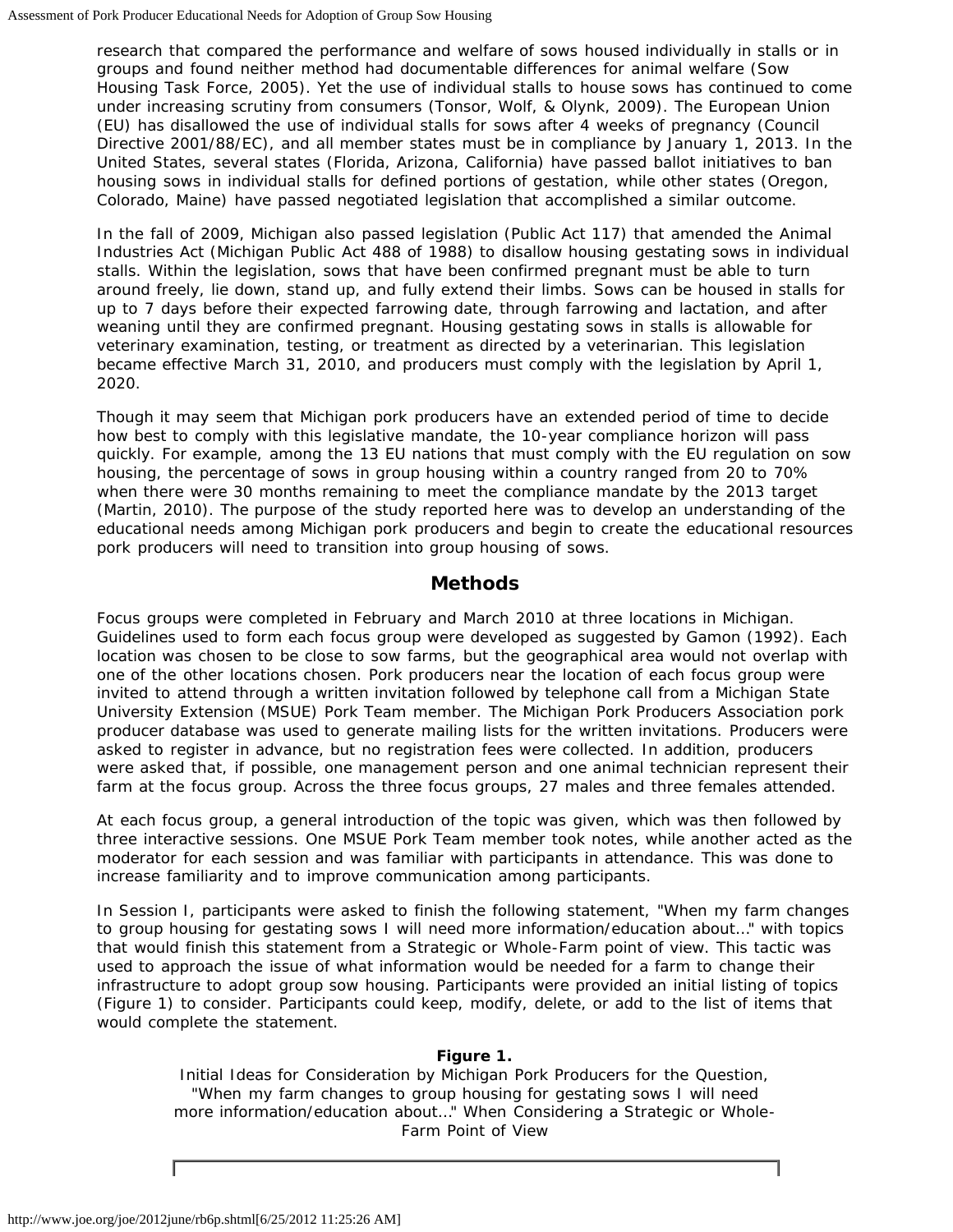- 1. Characterization of Different Group Housing Options
- 2. Retrofit Options Characterization and Concerns
- 3. Retrofit Cost Comparisons
- 4. New Construction Options/Costs
- 5. Employee Training Managing Gestating Sows in Groups

For Session II, participants were asked to consider the same statement as discussed in Session I. However, participants were asked to consider this statement from a tactical or day-to-day implementation point of view. As in Session I, participants could keep, modify, delete or add to the initial list of items (Figure 2) that would complete the statement.

#### **Figure 2.**

Initial Ideas for Consideration by Michigan Pork Producers for the Question, "*When my farm changes to group housing for gestating sows I will need more information/education about…"* When Considering a Tactical or Implementation Point of View

- 1. Sow Behavior in Groups
- 2. Consequences of Mixing Sows
- 3. Sow Handling
- 4. Feeding Practices for Sows in Groups
- 5. Medical Care and Observation of Sows in Groups
- 6. Pen and Facility Requirements for Group Housed Sows

For Sessions I and II, moderators did not influence the responses provided by the participants and encouraged them to create new or alternative topics not initially provided. Once the lists of items were completed within each session, participants were asked to designate which items were of most importance to them. This was done by placing an adhesive dot by the item of their choice. Participants were given five dots that they could use as they chose to. After the completion of each session, MSUE Pork Team members tallied the number of responses to each of the topics listed and reported back to the participants the listing of topics and the number of responses for each, including only those topics that received at least one vote.

Session III focused on potential educational delivery tools. Participants were asked to consider the type of educational media that would be preferable for each of the reported topics in Sessions I and II. Participants were provided a list of possible educational delivery tools (Figure 3), and they were asked if they wanted to modify, delete, or add to the list of items. Once the list was completed, each participant was given three adhesive dots for each topic and asked to use the adhesive dots to designate three tools for each of the topics that would be a preferable means for educational delivery of this topic.

#### **Figure 3.** Initial Delivery Tools Considered by Michigan Pork Producers for Delivery of Group Sow Housing Educational Programs

- 1. Face to face workshop common location
- 2. Face to face workshop on farm
- 3. One on one on farm
- 4. Internet based workshops, seminars, webinars
- 5. Teleconference with pre-mailed PowerPoint slides
- 6. Professional pre-recorded CDs/DVDs
- 7. Hardcopy (printed) media (bulletins, factsheets, etc) available to order
- 8. Internet bulletin board with downloads of factsheets and bulletins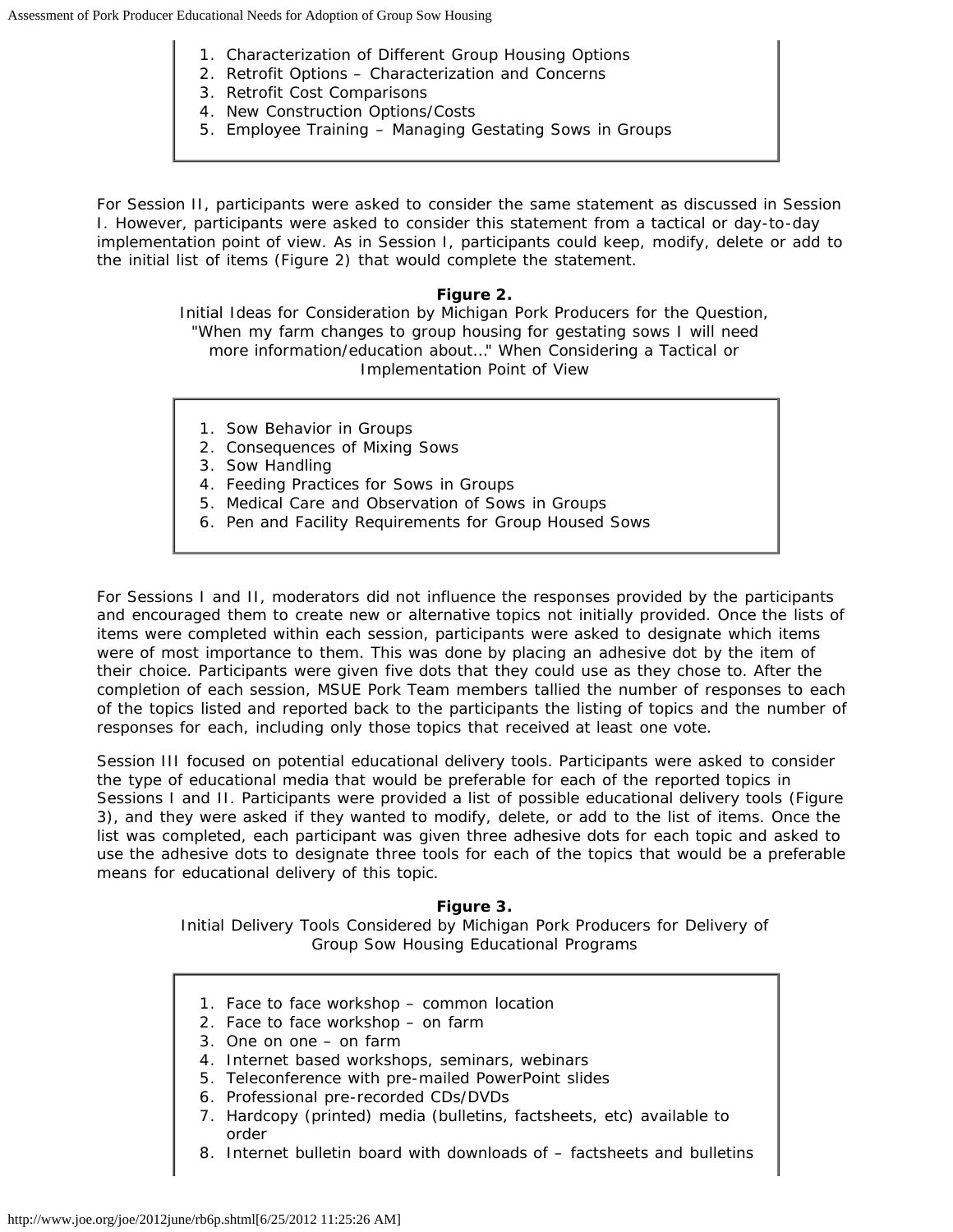- 9. Internet bulletin board with downloads of spreadsheet calculators 10. Internet bulletin board with downloads of – videos of management
	- practices (e.g., YouTube type video)

## **Results and Discussion**

Participants in each focus group were not given any results from any other focus groups. After completion of all three focus groups, results were aggregated across focus groups. Topics had to be ranked at more than one of the focus group sessions to be included. Figure 4 lists those educational topics that producers indicated were of highest priority for improving their strategic planning. Subcategories for each priority were those provided by participants to further describe their needs within each category. Producers indicated that their highest priority was for information regarding what options were available to retrofit existing facilities and what feeding systems to consider. Yet there were strong opinions regarding need for further information on all of the ranked topics.

#### **Figure 4.**

Strategic Planning Information Needs by Michigan Pork Producers for Group Sow Housing<sup>a</sup>

| Rank           | <b>Topic</b>                                                                                                                                                                                     |
|----------------|--------------------------------------------------------------------------------------------------------------------------------------------------------------------------------------------------|
| 1              | <b>Retrofit Options</b><br>a. Characterization & Comparisons<br>b. Cost Comparisons<br>c. Characterization of Different Group Housing Options<br>d. New Technology                               |
| $\overline{2}$ | <b>Feeding Systems</b><br>a. Methods<br>b. Equipment/Technology<br>c. Cost Comparisons                                                                                                           |
| 3              | Employee Training<br>a. Managing Sows in Groups<br>b. Managing Body Condition Score<br>c. Minimizing Aggression<br>d. Handling Pregnant Sows<br>e. Assessing Employee Skill Level & Adaptability |
| $\overline{4}$ | <b>New Construction</b><br>a. Cost Comparisons & Option<br>b. Regulations<br>c. Comparison between Retrofit Options and New Construction                                                         |
| 5              | Genetics<br>a. Durability<br>b. Productivity<br>c. Temperament<br>d. Breeds/Lines by Group/Pen Size                                                                                              |
| 6              | <b>Production Scheduling</b>                                                                                                                                                                     |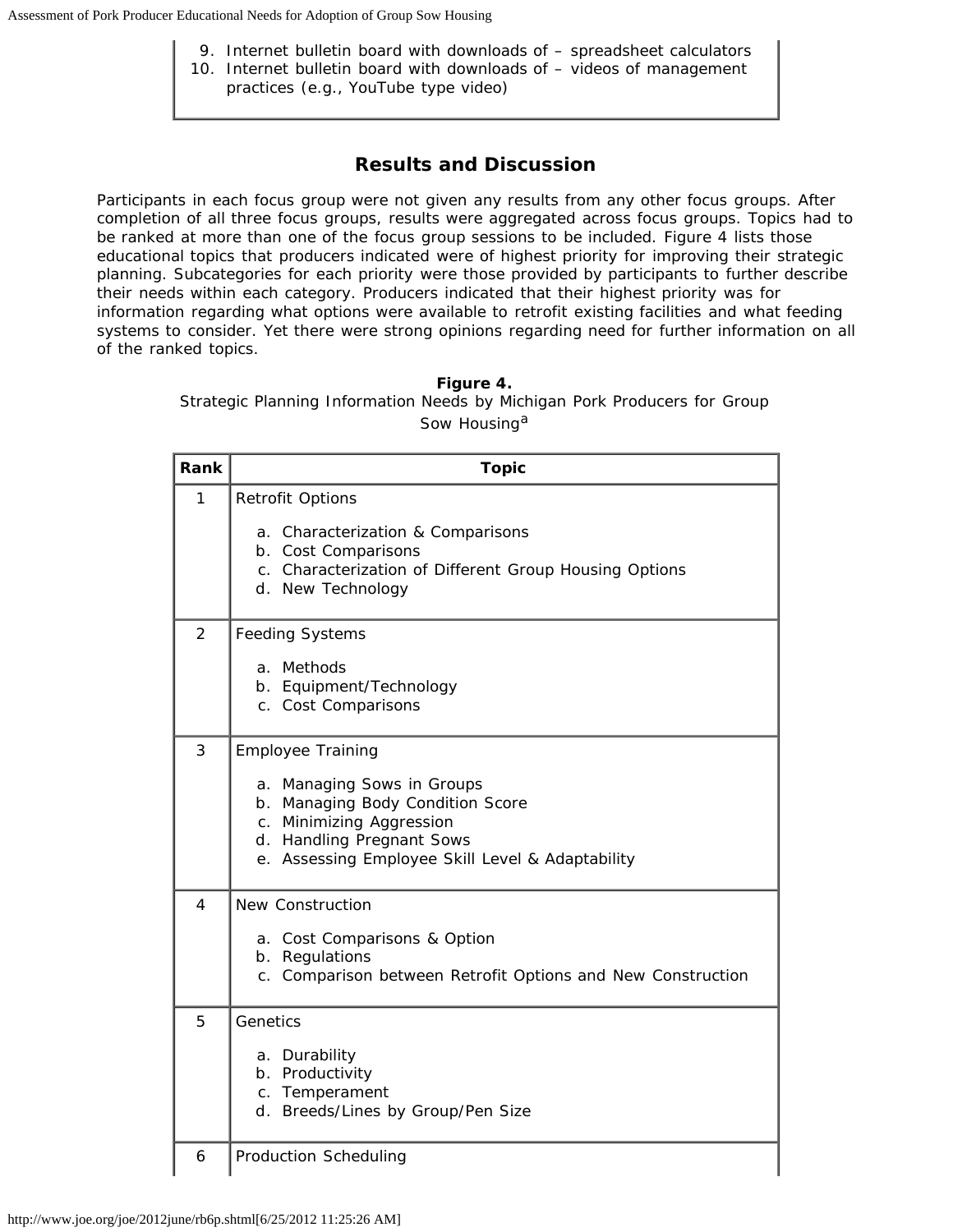- a. Sow Flow by Stage of Gestation
- b. Phase Segregation by Stage of Gestation

aRankings were determined through aggregation of results across focus groups.

In Figure 5, the highest ranked topics pertaining to informational needs for

tactical/implementation planning are listed. Defining sow groups and how to form them ranked highest, while Employee training ranked second. For both strategic and tactical planning, Employee/Stockperson training and education were areas of concern. This suggests that pork producers were concerned about the effect of this change on their employees. Successful implementation of group sow housing will require that employees understand how group housing can be implemented to maintain historical productivity and appreciate that their daily routine and skills will change to successfully implement group sow housing.

> **Figure 5.** Tactical/Implementation Informational Needs by Michigan Producers for Group Sow Housing<sup>a</sup>

| Rank    | <b>Topic</b>                                                                                                                                                                                                        |
|---------|---------------------------------------------------------------------------------------------------------------------------------------------------------------------------------------------------------------------|
| 1       | Defining a Sow Group<br>a. Large Pen vs. Small Pen<br>b. Group Size, Pen Configuration, Square Footage/Sow, Sow Size<br>(Body Condition Score & Weight)<br>c. Forming New Sow Groups - Mixing and Sorting           |
| 2       | Stockperson Training<br>a. Sow Behavior & Observation<br>b. Stockperson Adaptability to Change<br>c. Learning New Technologies and Equipment Maintenance<br>d. Finding Non-Pregnant or Open Sows<br>e. Sow Handling |
| 3       | Medical Care<br>a. Sow Assessment and & Medical Treatment in Groups<br>b. Vaccinations                                                                                                                              |
| 4       | Feeding & Watering Technologies in Groups<br>a. Feed Form - Bulkiness etc<br>b. Calibration - Allotment per Sow<br>c. Water Delivery                                                                                |
| groups. | <sup>a</sup> Rankings were determined through aggregation of results across focus                                                                                                                                   |

Table 1 provides producer preferences for different educational delivery methods for each topic related to strategic decision-making. At each of the focus groups, participants included using email as a means for information transfer. Producer preferences for different educational delivery methods were somewhat dispersed across the different strategic topics, but some interesting patterns emerged. Producers showed preference for Internet-based methods and consistently wanted on-demand access to information that could be accessed from an Internet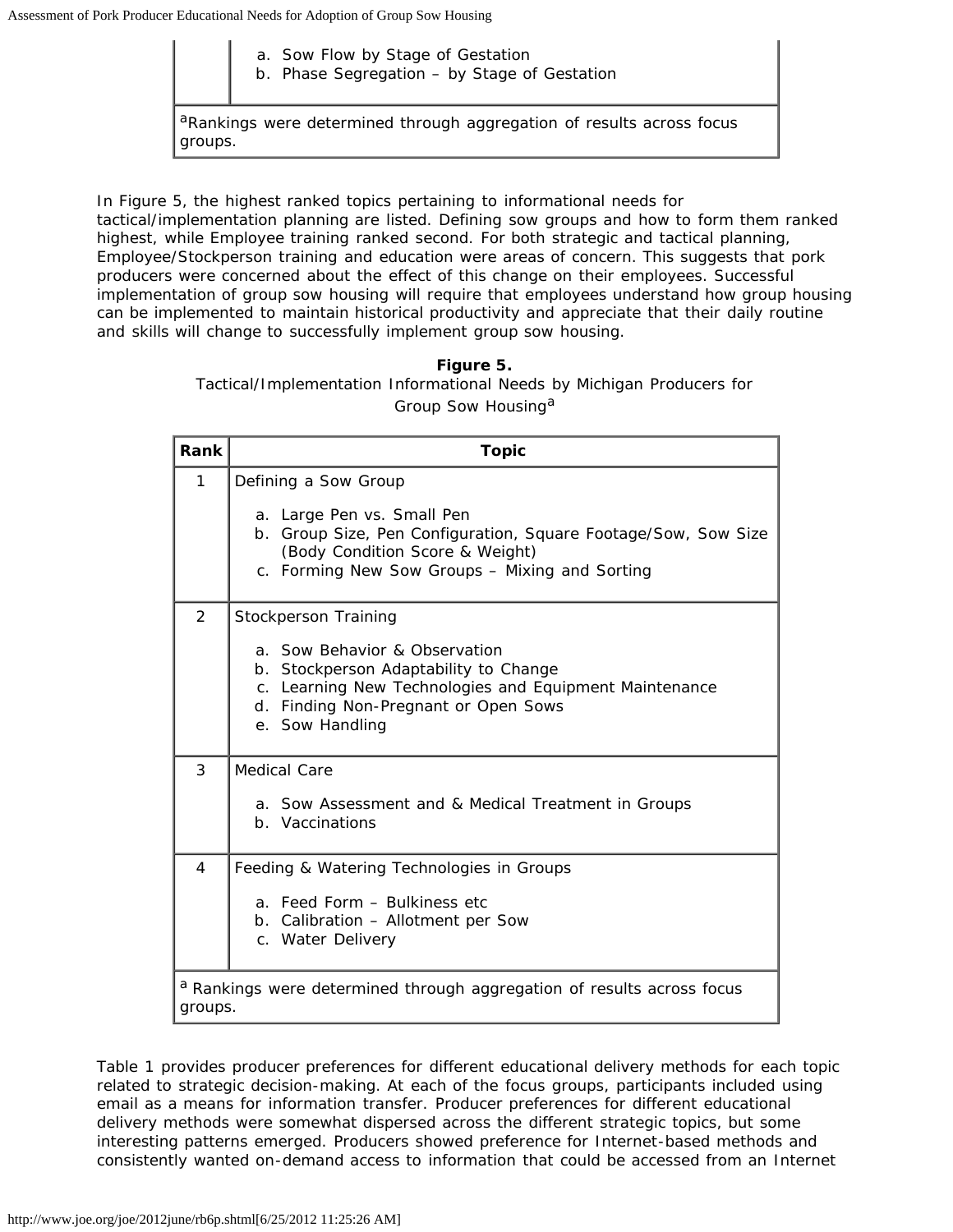bulletin board containing information and tools. This is consistent with recent reports that farmers use a wide array of technology in both their business and private life (Guenthner & Swan, 2011).

Yet producers continued to want some educational offerings through more traditional methods (Face to face – common location, Face to face – on-farm, One on one – on-farm). This was particularly true for Employee Training, with 37% indicating a preference for these traditional methods of educational program delivery. In addition, participants indicated that the use of distance educational methods (Internet-Based Workshops, Teleconference with PowerPointTM slides, Pre-recorded CDs/DVDs) was an acceptable method for informational delivery and technology transfer. This suggests that pork producers are adapting to advanced methods of communication and will utilize a variety of communication media to acquire the information they need for decision-making.

|                                                                                 | <b>Retrofit</b><br><b>Options</b> | Feeding<br><b>Systems</b> | <b>Employee</b><br><b>Training</b> | <b>New</b><br>Construction | <b>Genetics</b>     | Production<br>Scheduling |
|---------------------------------------------------------------------------------|-----------------------------------|---------------------------|------------------------------------|----------------------------|---------------------|--------------------------|
| Face to Face<br>Common<br>Location                                              | 12                                | 15                        | 17                                 | 9                          | 8                   | 13                       |
| Face to Face<br>On-Farm                                                         | 5                                 | $\overline{7}$            | 11                                 | $\overline{O}$             | $\mathsf{O}\xspace$ | $\overline{4}$           |
| One on One<br>On-Farm                                                           | 8                                 | 9                         | 9                                  | 11                         | 8                   | $\overline{4}$           |
| Internet Based<br>Workshop                                                      | 13                                | 12                        | 11                                 | 13                         | 13                  | 11                       |
| Teleconference<br>with<br>PowerPoint                                            | 5                                 | 6                         | $\overline{4}$                     | $\boldsymbol{6}$           | $\overline{4}$      | 6                        |
| Pre-Recorded<br>CDs/DVDs                                                        | 10                                | 11                        | 12                                 | $\boldsymbol{6}$           | $\overline{4}$      | $\ddot{\mathbf{6}}$      |
| Hardcopy<br>Media                                                               | 13                                | 9                         | 13                                 | 11                         | 11                  | 11                       |
| Internet<br><b>Bulletin Board</b><br>Downloads of<br>Factsheets                 | 12                                | 13                        | 5                                  | 21                         | 25                  | 21                       |
| Internet<br><b>Bulletin Board</b><br>Downloads of<br>Spreadsheet<br>Calculators | 9                                 | 8                         | $\overline{2}$                     | 11                         | $\boldsymbol{6}$    | $\boldsymbol{6}$         |
| Internet<br><b>Bulletin Board</b><br>Downloads of<br>Videos                     | 3                                 | $\overline{4}$            | 9                                  | $\overline{4}$             | $\overline{4}$      | 11                       |
| Email Listserv                                                                  | 10                                | 6                         | $\overline{7}$                     | 8                          | 17                  | $\overline{7}$           |

**Table 1.**

Preferences (Response %) of Educational Methods by Strategic Informational Topic for Michigan Pork Producers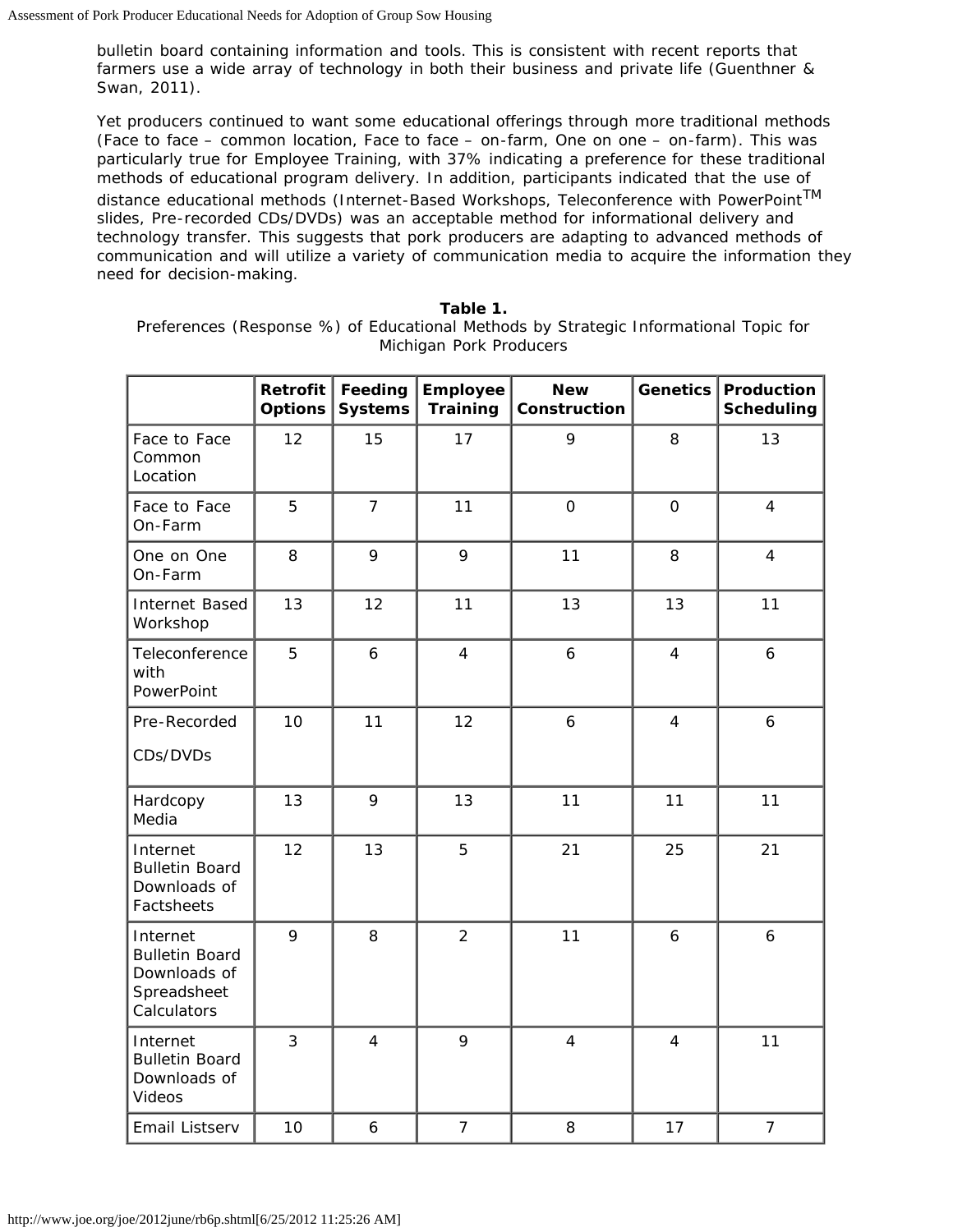Table 2 contains participant preferences for different educational delivery methods for ranked topics pertaining to tactical/implementation planning. For the topics of, Defining a Sow Group and Stockperson Training, producers indicated they would prefer traditional educational methods (Face to face common location, Face to face, on-farm, One on one on-farm) over that of an Internet bulletin board of resources and tools. This is similar to the finding that farmers preferred more traditional methods of learning methods (Franz, Piercy, Donaldson, Westbrook, & Robert, 2010). However, for the topics of Medical Care and Feeding and Watering, distance education methods (Internet based workshops, Teleconference with PowerPoint slides, Prerecorded CDs/DVDs) and an Internet bulletin board with on-demand information and tools along with traditional educational methods were all ranked similarly. This indicates that pork producers do value different educational options differently depending on the topic and how the information may be used.

| Table 2. |                                                                           |  |  |  |  |  |  |
|----------|---------------------------------------------------------------------------|--|--|--|--|--|--|
|          | Preferences (Response %) of Educational Methods by Tactical Informational |  |  |  |  |  |  |
|          | Topic by Michigan Pork Producers                                          |  |  |  |  |  |  |

|                                                            | Defining a<br>Sow<br>Group | Stockperson<br>Training | <b>Medical</b><br>Care | Feeding<br>and<br>Watering |
|------------------------------------------------------------|----------------------------|-------------------------|------------------------|----------------------------|
| Face to Face Common<br>Location                            | 14                         | 16                      | 13                     | 13                         |
| Face to Face On-Farm                                       | 8                          | 11                      | $\overline{7}$         | 4                          |
| One on One On-Farm                                         | 8                          | 14                      | 3                      | 8                          |
| Internet based Workshop                                    | 8                          | 8                       | 10                     | 11                         |
| Teleconference with<br>PowerPoint slides                   | 10                         | 8                       | $\overline{7}$         | 5                          |
| Pre-recorded CDs/DVDs                                      | 6                          | 11                      | $\overline{7}$         | 6                          |
| Printed Hardcopy                                           | 10                         | 10                      | 18                     | 13                         |
| Internet Bulletin Board<br>with Factsheet Downloads        | 16                         | 9                       | 16                     | 16                         |
| Internet Bulletin Board<br>with Spreadsheet<br>Calculators | $\overline{7}$             | $\mathcal{P}$           | $\mathcal{P}$          | 11                         |
| Internet Bulletin Board of<br>Videos                       | $\overline{7}$             | $\overline{7}$          | 9                      | 4                          |
| Email Listserv                                             | 6                          | 4                       | 8                      | 10                         |

These focus groups provided critical insight into the educational needs of pork producers as they consider their options for changing a key phase of their production system. In addition, other livestock industries may consider how the results obtained in the study reported here may be applicable to their circumstances. The results from these focus groups will be used to develop an educational curriculum to address the needs pork producers will have as they transition from individual to group sow housing. Furthermore, pork producers indicated their preferred methods of delivery of educational programs regarding both strategic and tactical implementation planning. These preferences will be used to develop educational delivery methods that meet the need of Michigan pork producers as they implement management practices to meet future legislated requirements for group sow housing in gestation.

#### **Acknowledgments**

This work was funded in part by a Michigan State University Extension Program Reinvestment